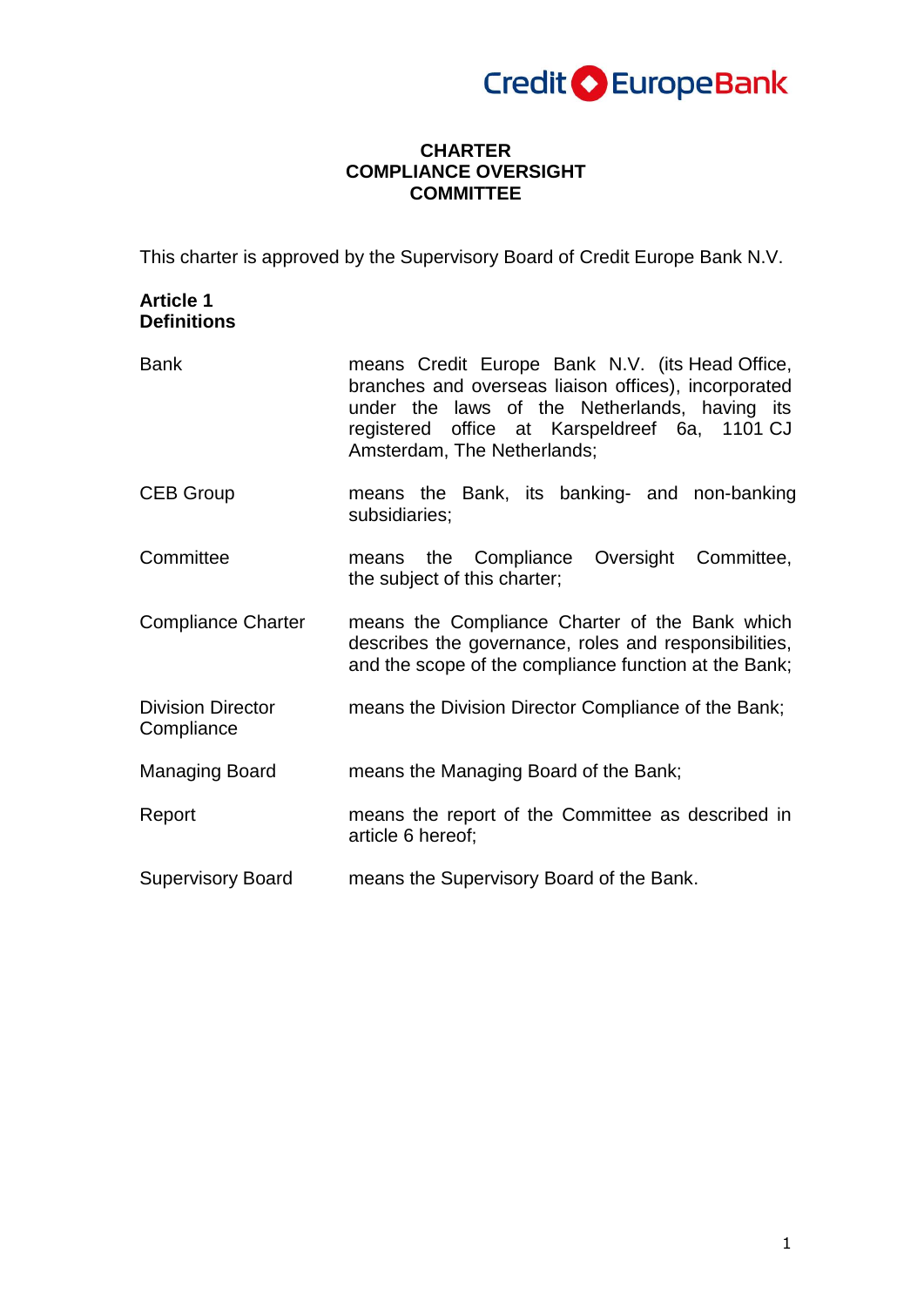

### **Article 2 Status of this charter**

- 2.1 This charter sets forth the composition, tasks and responsibilities, authorities, and work method of the Committee.
- 2.2 This charter is established by the Supervisory Board in accordance with the relevant provision(s) of the charter governing the Supervisory Board.

#### **Article 3**

#### **Composition of the Committee**

- 3.1 The Committee consists of at least three (3) members of the Supervisory Board, of which at least:
	- one (1) is also member of the Audit & Risk Committee, and
	- one (1) is an independent Supervisory Board member.

The replacement of a member of the Committee if one of the members is absent, shall be arranged for on a case by case basis.

- 3.2 All members of the Committee are appointed by, and can at any time be dismissed as member of the Committee by the Supervisory Board.
- 3.3 The Committee chooses its own chairman, who must be an independent Supervisory Board member at all times.
- 3.4 Membership of the Committee will be reviewed annually by the Supervisory Board. In general, the term of membership of the Committee is not fixed upfront. The term is determined by the composition of the Supervisory Board, the Managing Board, and the other committees linked to the Supervisory Board.
- 3.5 The secretary of the Committee shall either be the Division Director Compliance or the Corporate Secretary of the Bank. His/her tasks may be delegated to another person with the prior approval of the chairman of the Committee.

The secretary shall draft minutes of the items discussed during a meeting of the Committee.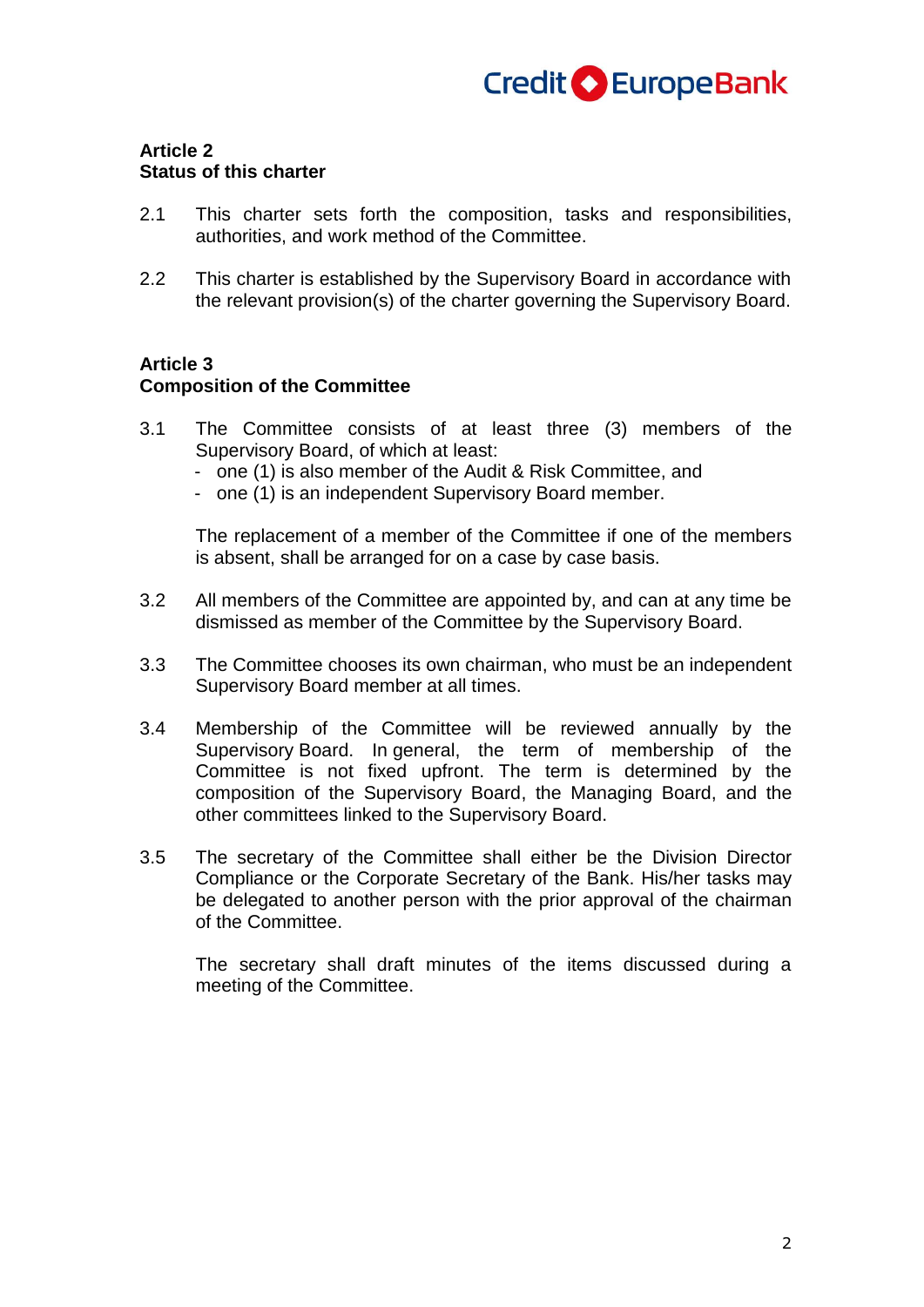

#### **Article 4 Tasks and responsibilities**

- 4.1 The Committee is a standing subcommittee of the Supervisory Board that has as its general responsibility to assist the Supervisory Board in overseeing the overall compliance framework that is designed, in light of applicable local and international legal and regulatory requirements, to respond to the various compliance and regulatory risks CEB Group is exposed to.
- 4.2 The Committee has at least the following tasks:
	- a. Keep the Supervisory Board informed and updated on any relevant developments and/or best practices in the field of compliance, in particular in the areas of AML/KYC, financial sanctions regulations and aggressive tax planning, and review these developments and/or best practices for applicability to CEB Group;
	- b. Review the design, implementation and maintenance of the Compliance Charter and the compliance principles within CEB Group and where appropriate, advise on adjustments and/or updates to be made to the Compliance Charter and the compliance principles;
	- c. Supervise the efforts undertaken by the Managing Board to mitigate the compliance risk to CEB Group in all forms, such as the execution and effectiveness of the compliance framework in CEB Group (including but not limited to the monitoring of compliance with all applicable legal and regulatory obligations, the results of compliance risk assessments, the results of the compliance monitoring program, the results of the compliance training program, and follow-up (including disciplinary action) of any fraudulent acts or non-compliance);
	- d. Give guidance on how to further develop and improve one or more of the items mentioned under b. and c. (insofar and to the extent necessary or appropriate); and
	- e. Review the findings of any internal or external compliance audits.
- 4.3 It is not the task of the Committee to plan or conduct compliance audits, to conduct investigations or to assure compliance with legal or regulatory requirements or CEB Group's internal compliance policies, procedures and controls. These are all responsibilities of the Managing Board.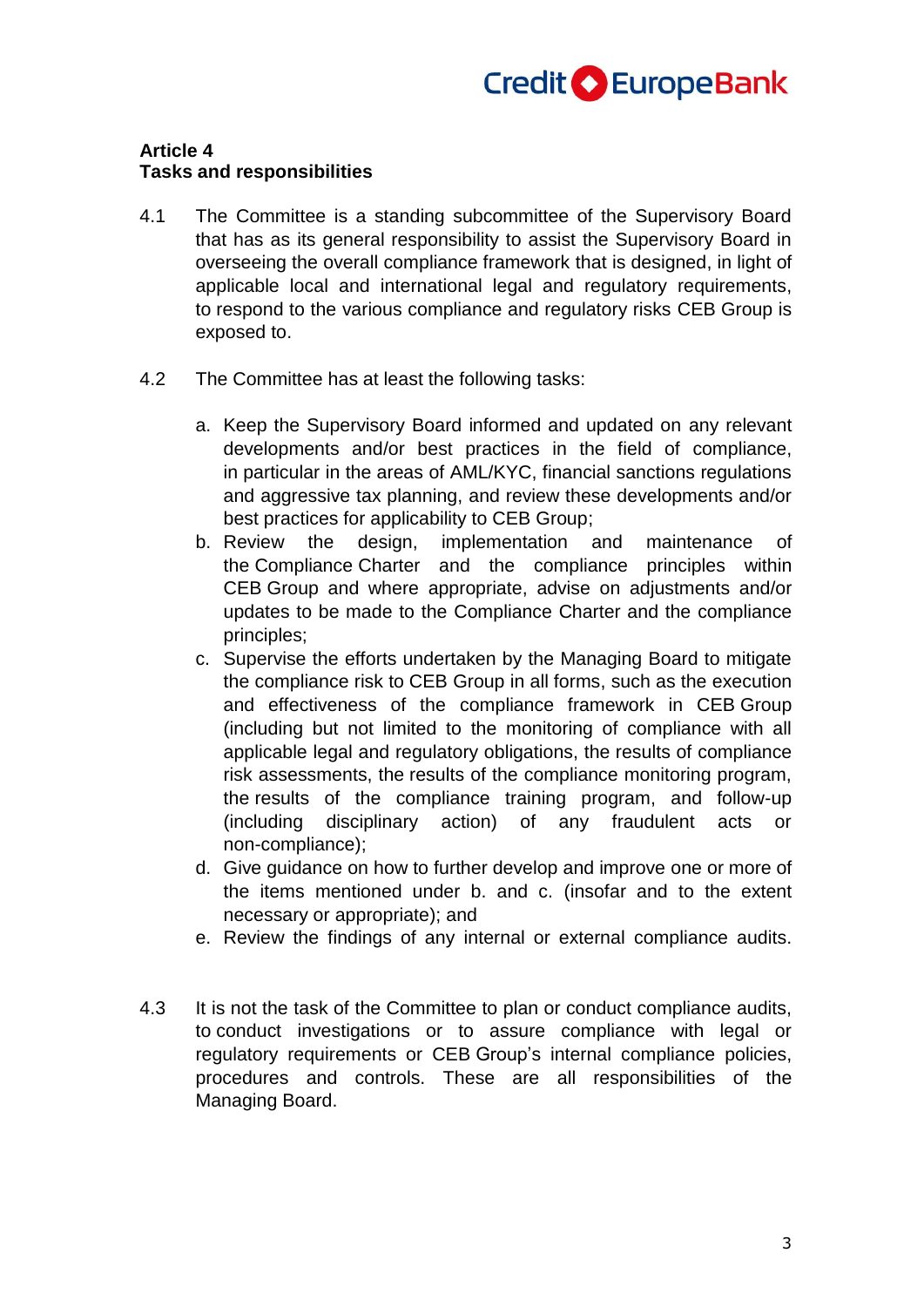

## **Article 5 Meetings**

5.1 The Committee meets at least quarterly, or more frequent as circumstances dictate. Any member of the Committee can take the initiative to call for and arrange a meeting.

As a standard procedure, the CEO and CRO of the Bank shall attend the meeting of the Committee, except for the meeting referred to in article 5.4.

- 5.2 The agenda and any relevant information and/or documentation (if any) for the meeting are made available to all members of the Committee at least seven (7) calendar days prior to the meeting date.
- 5.3 At his sole discretion, the chairman of the Committee may invite other persons (such as directors, officers or other employees of CEB Group) ᅳwhose attendance the chairman deems helpful or appropriate to the Committee -to attend all or part of any Committee meeting.
- 5.4 The Committee meets with the Division Director Compliance as often as it considers necessary but at least once a year, without Managing Board being present.
- 5.5 All members of the Committee are expected to attend each meeting, in person or via telephone or via videoconference.

## **Article 6**

### **Reporting to the Supervisory Board**

- 6.1 At every Supervisory Board meeting, the chairman of the Committee or another member of the Committee shall provide the Supervisory Board -either in writing or verbally -with a report on the discussions, decisions, findings, recommendations and/or proposals of the Committee (the "Report").
- 6.2 Each member of the Supervisory Board has unlimited access to the written Reports and all other information belonging to the Committee.